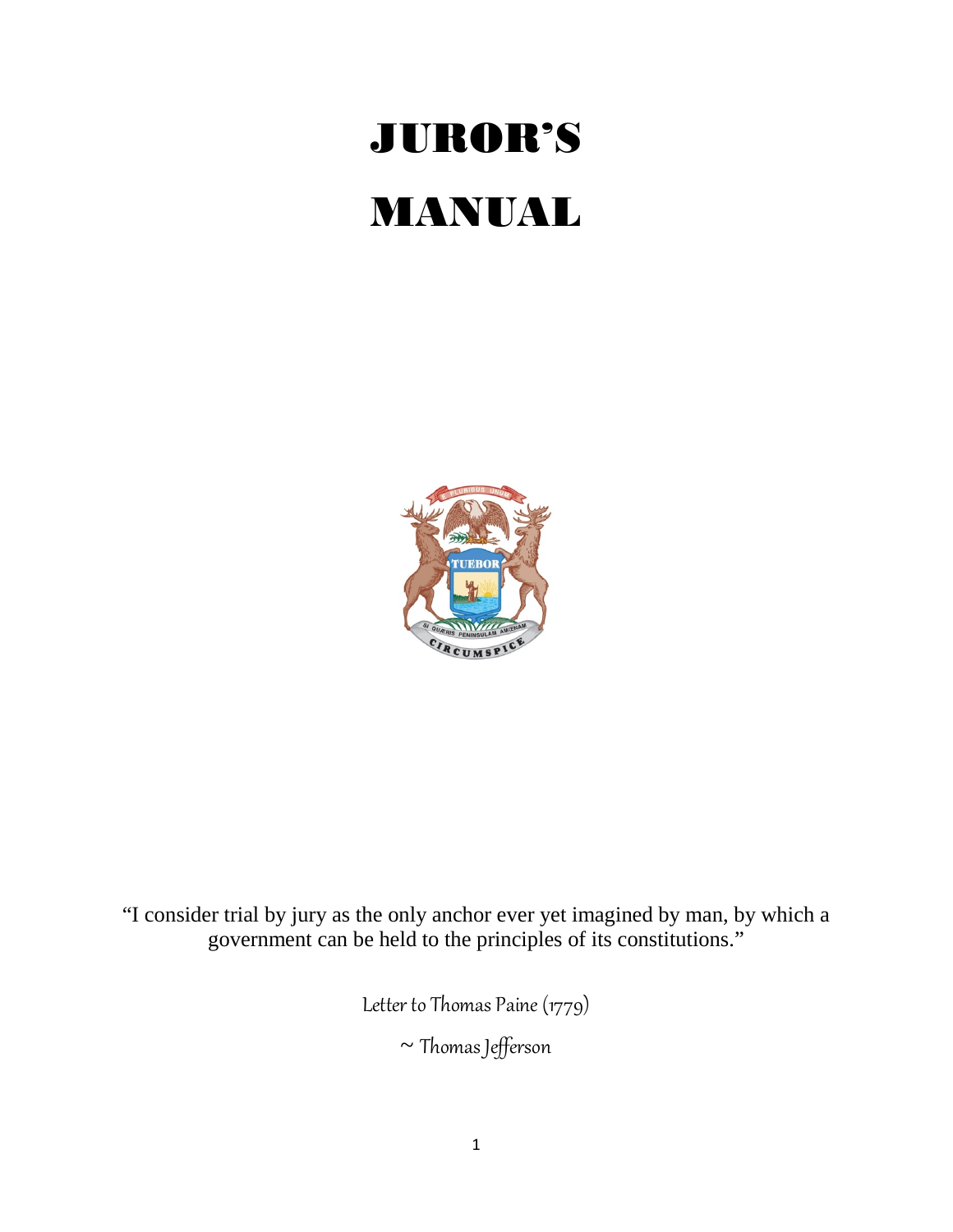### **CONTENTS**

## **OTTAWA COUNTY JUDGES**

## **Circuit Court Judges:**

*\*Jon A. Van Allsburg, Chief Judge Jon Hulsing \*Kent D. Engle \*Karen J. Miedema* 414 Washington Ave. Grand Haven, MI 49417

#### **Probate Court Judge:**

*\*Mark A. Feyen* 12120 Fillmore St. West Olive, MI 49460

## **District Court Judges:**

*Craig E. Bunce* 414 Washington Ave. Grand Haven, MI 49417 *Judith K. Mulder* 3100 Port Sheldon Rd. Hudsonville, MI 49426 *Bradley S. Knoll Susan Jonas* 57 W. 8<sup>th</sup> St. Holland, MI 49423

**\****Denotes Family Court Judges*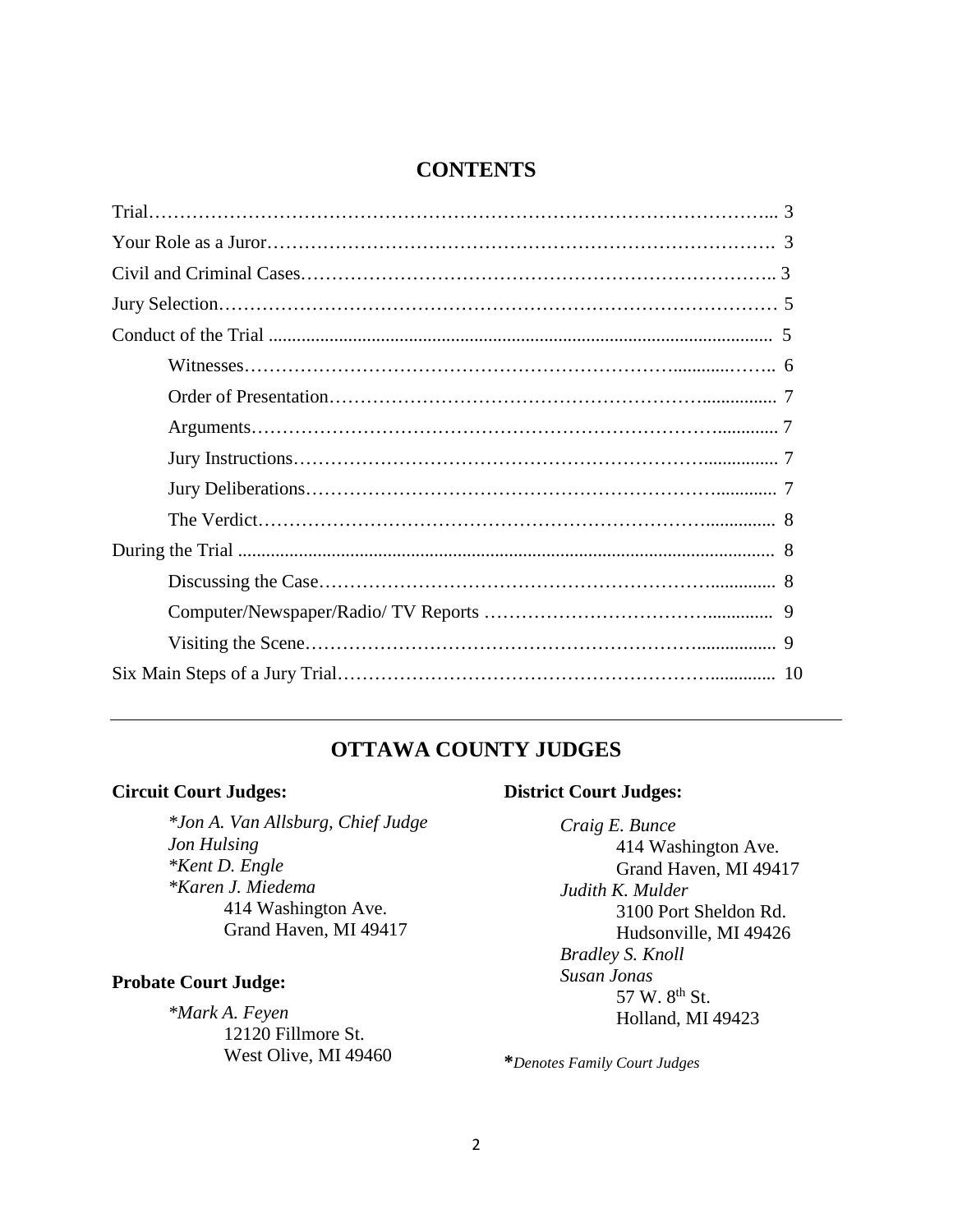#### **JUROR'S MANUAL**

You have been called to serve as a juror. Nothing a citizen can be asked to do is more important. You will help to decide what happens to the liberty or property of other people. You will want to do your best to assure that the jury on which you sit returns a fair and impartial verdict.

If you have never been a juror before, you may have questions about what happens in the courtroom and about your role as a juror.

#### **TRIAL**

A trial is an orderly method for determining the facts of a dispute, applying the law to those facts, and deciding the case. It is a civilized society's way of settling arguments peaceably and fairly, in place of "might makes right". The goal of a trial is simply to do justice.

#### **YOUR ROLE AS A JUROR**

You've heard the term "jury of one's peers". In our country, the job of determining the facts and reaching a just decision rests not with "the government" or any other "higher authority", but with a jury, which is a small cross-section of the people in the community; fellow citizens of the parties to the lawsuit.

Your part as a juror is vital. You and your fellow jurors will decide all disputed questions of fact. The Judge who presides over the trial will decide the questions of law, but you, the jury, will have to consider all the evidence and, from what you see and hear during the trial, determine what the facts of the case really are.

Then you will apply the law (as explained by the Judge at the end of the trial) to the facts you have determined and decide the case.

In other words, you, the jury -- not the Judge, not "the system" -- will decide the case. Justice depends upon you.

#### **CIVIL AND CRIMINAL CASES**

You know that some lawsuits are civil matters and some are criminal matters. In a civil case, the Court is asked to decide a dispute between private individuals or groups. In a criminal case, the Court must determine whether someone has violated a law.

The party who starts a civil suit is called the Plaintiff. The party against whom a suit is brought is called the Defendant. The lawsuit is started by delivery to the Defendant (called Service) of two documents: the Summons and the Complaint.

The Summons does just that: it calls the Defendant before the court.

The Complaint also does what its name suggests: it lists the Plaintiff's complaints against the Defendant. It will claim that the Defendant has committed some wrong against the Plaintiff, such as causing bodily injury or property damage or depriving the Plaintiff of something.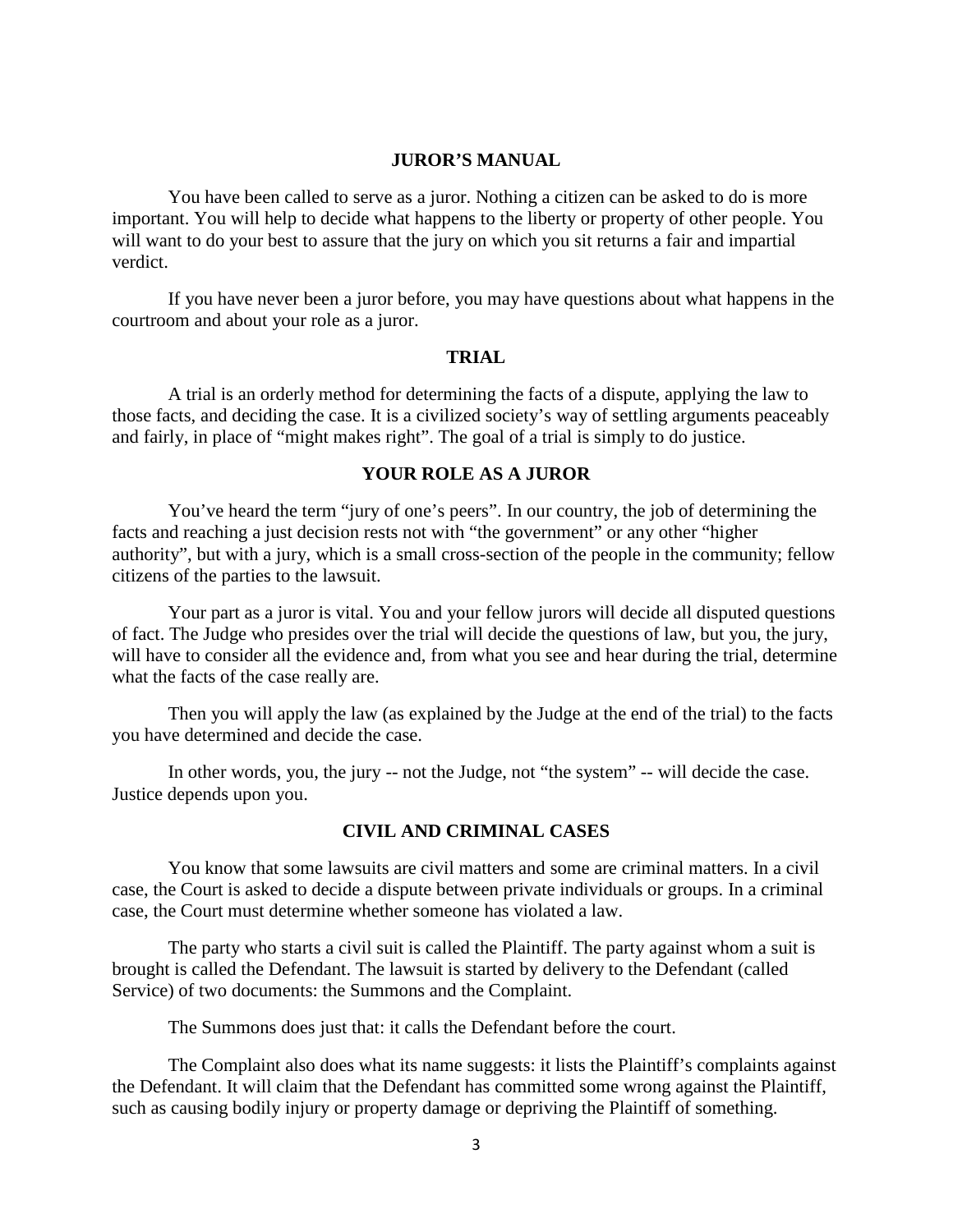The Complaint will also ask the Court for relief (a remedy for the wrong), such as an award of damages (money) to repay the Plaintiff for his or her loss or an order to the Defendant to do something or stop doing something.

The Defendant responds to the Complaint with a document called an Answer, which responds to the Plaintiff's claims and explains why the Defendant believes the claim is untrue.

All of these documents, called Pleadings, were exchanged between the parties before the trial begins.

We've described a very simple civil case. It can be more complicated. There may be more than one Plaintiff or Defendant. The Defendant may also be asking for damages from the Plaintiff (a Counter-Claim) or from another Defendant (a Cross-Claim) or from someone else not originally involved but later added to the case (a Third Party Defendant).

The Plaintiff or Defendant may not be individuals; they may instead be partnerships or corporations. A government -- city, state, federal -- may be a Plaintiff or Defendant. Whoever the parties are, the purpose of a civil trial is to decide disputes between them.

The purpose of a criminal trial is to determine whether or not the Defendant has committed a crime.

A criminal case is brought by the government in the name of the People because a crime is a violation of the law; a rule of conduct established by the people as a whole to keep order in the community.

A criminal case is usually prosecuted by the county prosecuting attorney representing the People of the state, or by the city attorney if the law involved is a city ordinance.

The charges against the Defendant are listed in a document filed before the trial called an Information if the charges are filed by the prosecuting attorney, or an Indictment if the charges are made by a grand jury. Most criminal cases are filed by the prosecuting attorney.

An Information or Indictment may include several Counts (charges or accusations), but each Count must be stated separately. For example, one Count may charge that the Defendant robbed someone (the Complaint), while a second Count may charge that the Defendant also assaulted him.

After the Information is filed but before the trial, the Defendant is arraigned (brought before a Judge to be informed of the charges) at which time the Defendant is asked to plead Guilty or Not Guilty to each Count separately.

There are other differences between civil and criminal cases; too many to be discussed in this booklet. The Judge will explain specific rules governing the trial in which you will participate as a juror. If you do not understand something or if you have any questions about any of the Judge's instructions, the Foreman should submit the question to the Judge in writing.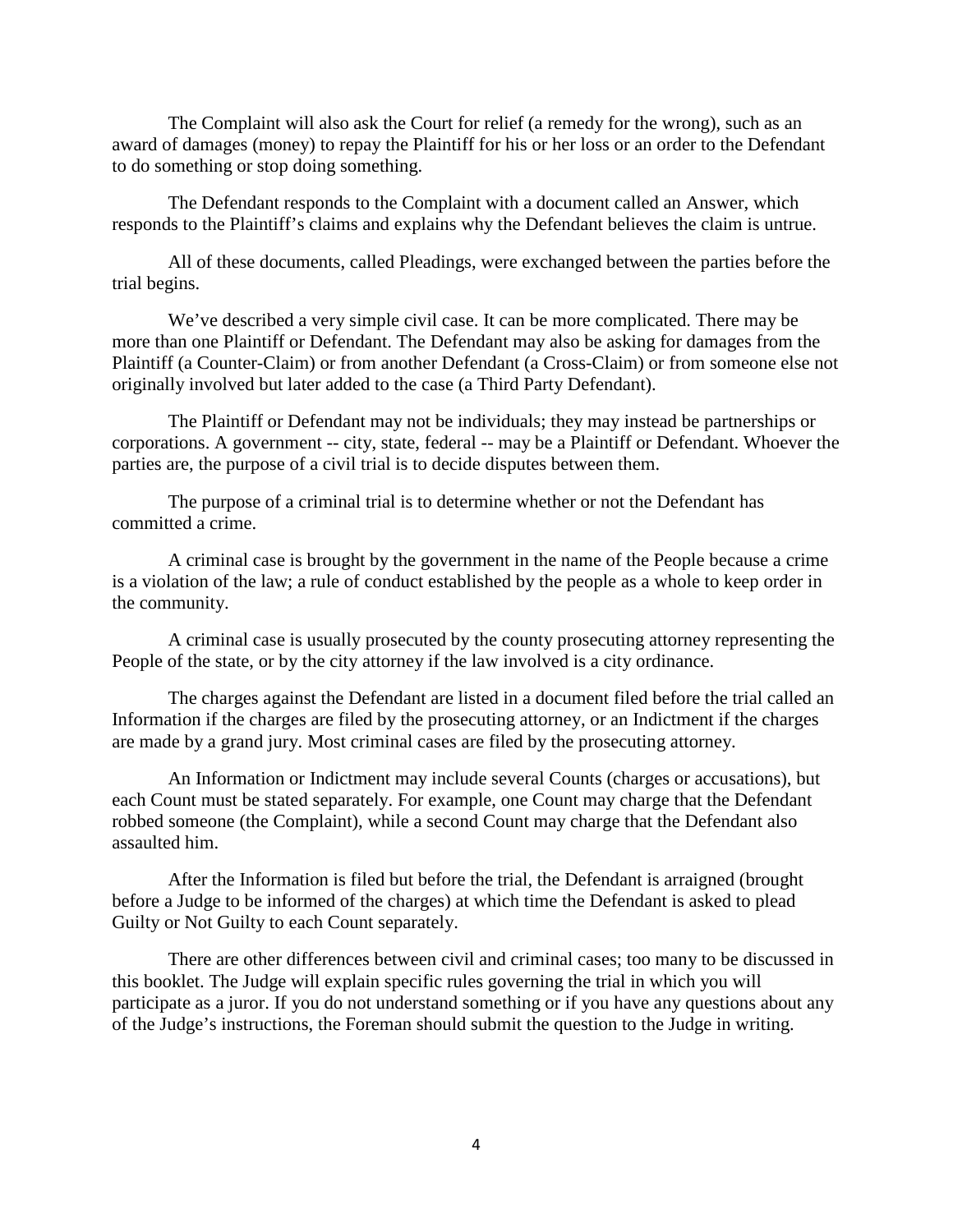#### **JURY SELECTION**

You and the others on the jury panel were selected at random to be called for jury duty. The first step in a trial is to select, from among you, the number needed to try the case -- six or twelve depending on the type of case.

Names are drawn at random from the jury panel, and those who are called take seats in the jury box. The judge will make a short statement telling what the case is about. Then the attorneys for both sides, and perhaps the judge, will question each of you to see whether there is any reason why you cannot be a fair and impartial juror in that case. This is called the Voir Dire examination.

The questions may be based on your answers to the Juror Personal History Questionnaire you have already filled out. They may deal with your personal life and your beliefs because these could affect your attitude toward one side or the other.

You should answer these questions fully and frankly, and if for any reason you feel that you should not serve as a juror in the case, you should say so and tell why.

A juror who is related to any of the parties, or who has unfinished business with any of the lawyers, or who knows or has heard so much about the case that he or she has already formed an opinion about it, may be challenged for cause and be excused. MCR 2.511 (D).

In addition, each side can excuse a certain number of jurors without giving reason. These are called peremptory challenges.

If you are challenged and excused, with or without reason, you should understand that it's nothing personal and has no reflection on you. You may, in fact, be selected later to sit on another trial.

When both sides are finished with their challenges, the jurors who have been seated are sworn to try the case.

#### **CONDUCT OF THE TRIAL**

Civil and criminal trials are conducted in much the same way. The attorney for the Plaintiff (in a civil case) or the prosecuting attorney (in a criminal case) will generally begin with a short opening statement. The Defendant's lawyer may then make a similar opening statement or may wait until after the Plaintiff's case has been fully presented.

The opening statements tell you what each party claims the facts are, and they outline the evidence by which the parties expect to prove what they say are the facts. Remember, the opening statements are not themselves evidence; they are only the parties' respective versions of the facts which must be proved by evidence.

Evidence is testimony or things (exhibits) which relate to a fact in dispute. Testimony is statements made by a witness under oath at the trial. An exhibit is a physical article, such as a document, a weapon, a photograph, introduced at the trial to be considered by the jury in determining the facts of the case.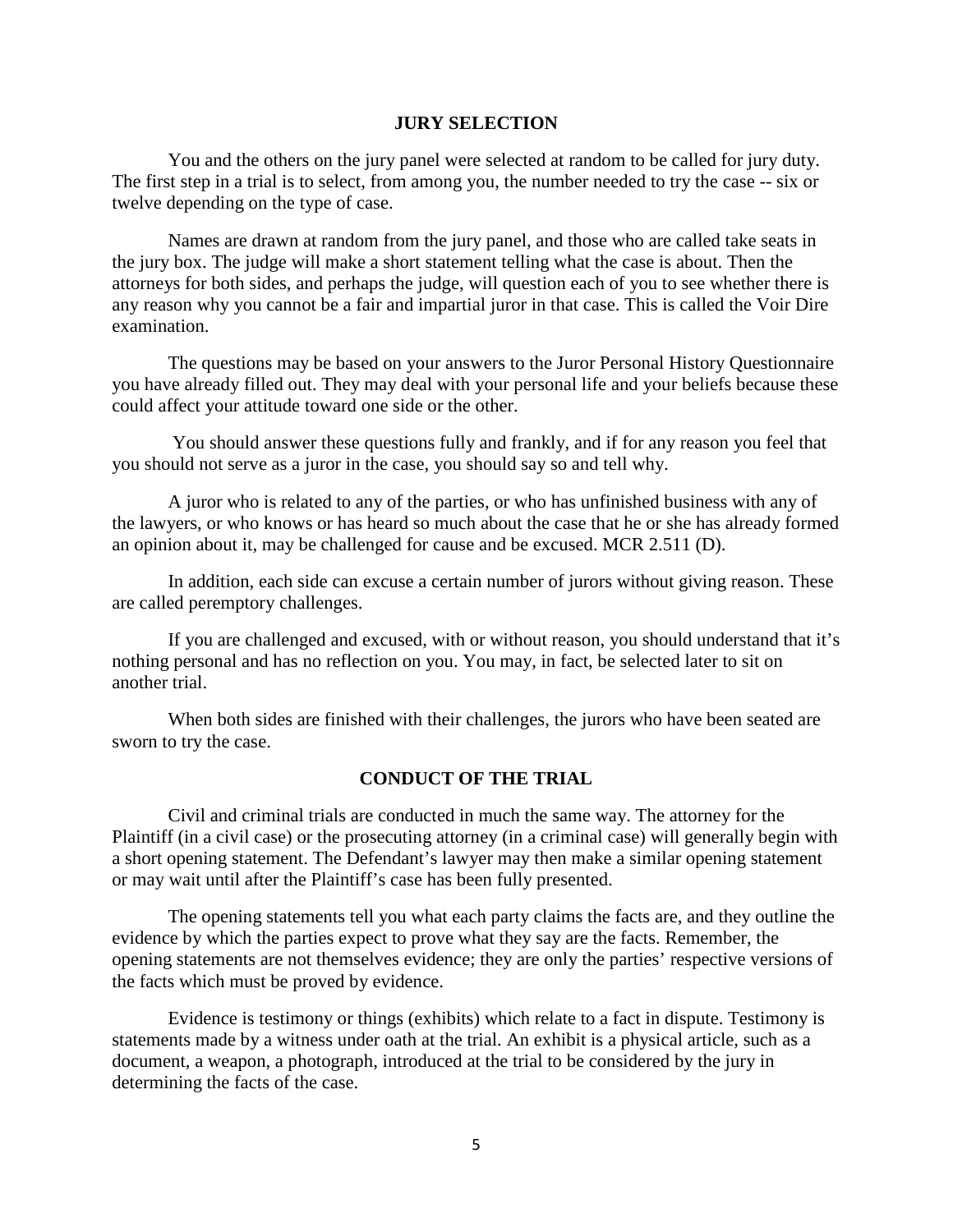Sometimes the testimony of a witness will have been given outside the courtroom and is read to the jury. The record of that testimony is called a deposition. Or the testimony may have been given at a different trial, in which case the written record is called a transcript. Sometimes videotaped depositions are presented.

#### **WITNESSES**

Parties to a lawsuit are entitled to call witnesses to testify. Witnesses are sworn to tell the truth.

The attorney who calls a witness will ask questions designed to bring out answers which support the facts his or her side is trying to prove. This is called direct examination.

Sometimes the attorney may call the opposing party, or someone connected with the other side. Such a witness is called an adverse witness. The attorney is permitted to crossexamine an adverse witness just as if that witness had been called by the other side.

Cross-examination is questioning of a witness by the attorney for the other side after direct examination is completed. Its purpose is to bring out additional information about the witness's testimony or reliability, which may affect the jurors' impressions or understanding of or reliance on what the witness testified to on direct examination.

When cross-examination is completed, the attorney who called the witness may ask further questions to clarify points raised in cross-examination. This is called redirect examination.

Questioning of witnesses is conducted under rules designed to insure fairness to the parties. For instance, a witness may testify about things he or she knows firsthand. The witness is generally not permitted to say what someone else said happened when that person is not present for cross-examination (the "hearsay" rule) because the witness doesn't know firsthand what happened, only what he or she was told.

During the examination of a witness, an attorney may object if the attorney for the other side asks a question he or she thinks is improper under the rules. If the Judge agrees that the question was improper, the Judge will sustain the objection and the witness is not permitted to answer. If the Judge considers the question a proper one, her or she will overrule the objection and permit the witness to answer.

A witness must answer a proper question and is permitted to answer that question only. If the witness goes beyond a direct answer to the question, the attorney for the other side may object. The Judge may direct the jury to disregard an improper statement by the witness. When this happens, you must exclude that particular testimony from your consideration of the case. You should pay close attention to each witness. Remember, you will be deciding the case on the basis of what you hear and see in the courtroom. If there is conflict between the testimony of different witnesses, you will have to decide which to believe.

If at any time you do not hear a question or an answer clearly, do not hesitate to interrupt and tell the Judge that you cannot hear.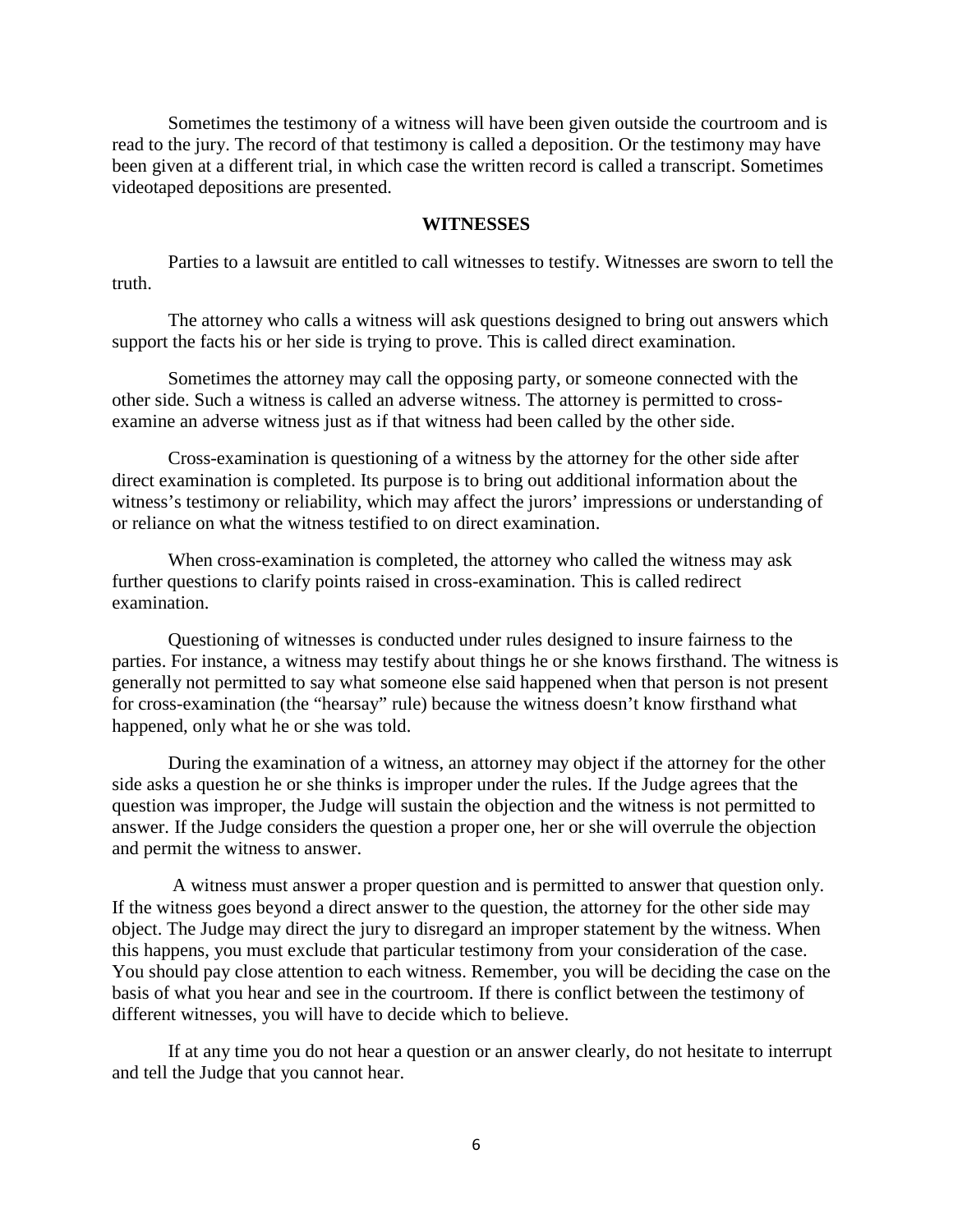#### **ORDER OF PRESENTATION**

When the Plaintiff's attorney (in a civil case) or the prosecuting attorney (in a criminal case) has finished presenting evidence, that side will rest. Then it is the turn of the Defendant's attorney to present witnesses and evidence. After the defense has rested, the Plaintiff's attorney or prosecuting attorney may attempt to explain or deny the Defendant's evidence by offering witnesses and evidence in rebuttal.

#### **ARGUMENTS**

After both sides have presented all their evidence, each attorney delivers a closing argument summarizing his or her side of the case and the reasons why the jury should decide in their favor. If the testimony of witnesses is in conflict, each attorney tries to show why the jury should believe their side's witnesses in preference to those of the other side.

Listen to these arguments very carefully, but remember that closing arguments are not themselves evidence. The lawyers were not present and did not see the facts firsthand. They are simply each party's summary of the case. As a juror, you should not make up your mind about the outcome until you have heard all of the evidence and considered it in light of the Judge's instructions to the jury.

#### **JURY INSTRUCTIONS**

After the closing arguments, the Judge will give the Jury Instructions, which are statements of the rules of law which apply in the case you have just heard. After the jury has deliberated and determined the facts in the case, it must apply these rules of law to those facts in order to reach its verdict.

#### **JURY DELIBERATION**

After hearing the Jury Instructions, the jury moves to the jury room to consider the case and reach its verdict. All of the jury's discussion of testimony and evidence takes place in the jury room, nowhere else.

The first item of business is to elect a Foreman. The Foreman acts as chairman of the jury and sees that discussions are carried on in an orderly fashion, that issues before the jury are fully and fairly discussed, and that every juror has a chance to speak out.

The Foreman conducts any ballots that are taken and is the one who signs any requests the jury may make of the Judge.

Any exhibit brought into the jury room should be handled with care to avoid damaging or changing it in any way.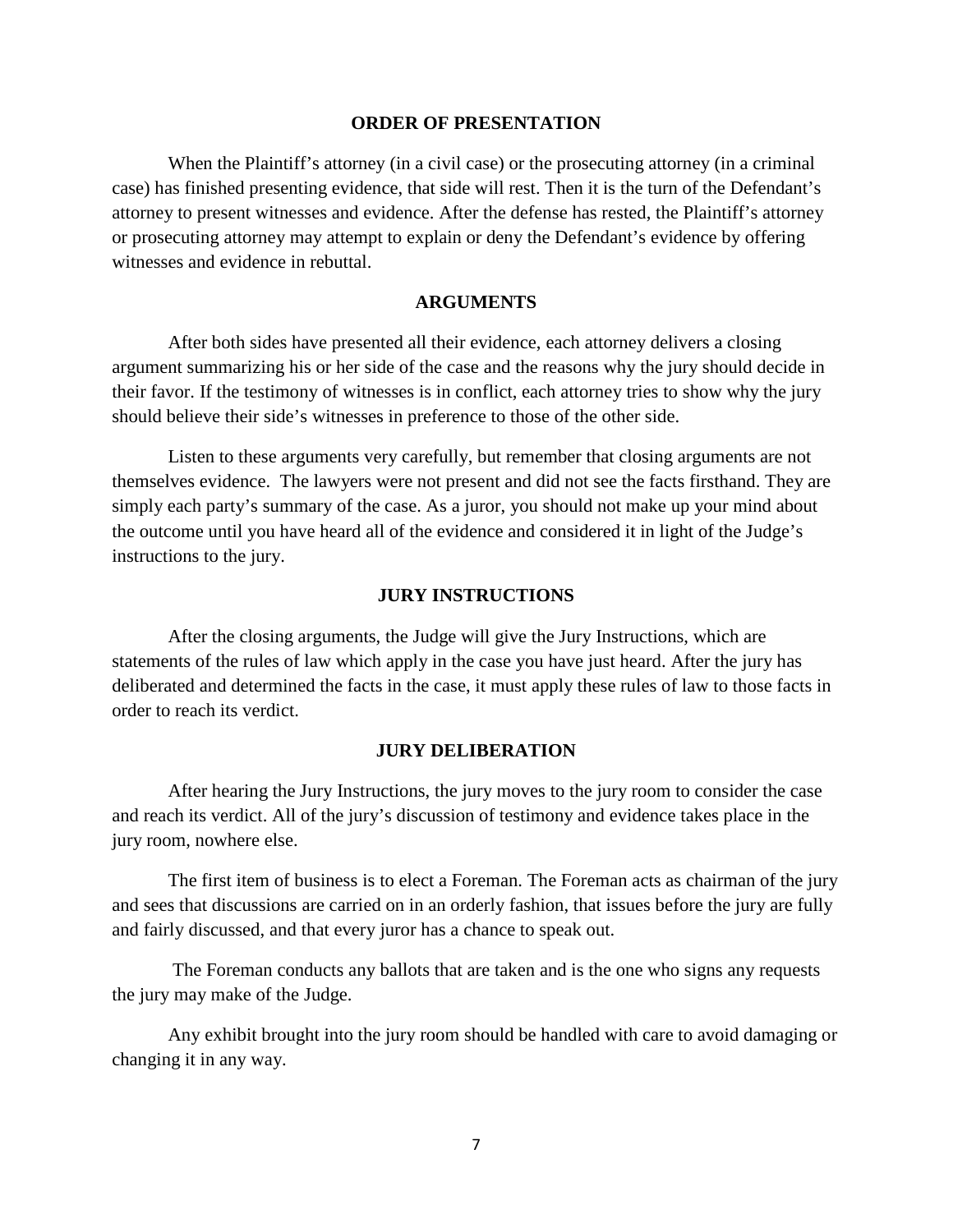Discussion in the jury room should be open and frank. Each juror should feel free to say what he or she thinks and why. Each juror should respect the rights of others to their opinions and be willing to listen to them.

You should not hesitate to change your mind if you are persuaded that your first opinion was mistaken, but you should not change your mind unless you are convinced of that.

The goal of jury deliberations is agreement on a verdict, but no juror should try to force another to adopt his or her position. Courteous and reasonable discussion will usually make it possible to reach agreement.

In the rare instance where a jury cannot reach agreement, the Foreman may report to the Judge that the jury needs any points clarified, but in any event will almost certainly ask the jury to return to the jury room and keep trying.

#### **THE VERDICT**

The Foreman will report to the Bailiff when the jury has arrived at a verdict, which will then be read in open court. Any party may ask for a poll of the jury, meaning that the clerk will ask each juror individually whether that is his or her verdict.

#### **DURING THE TRIAL**

There are some commonsense rules jurors must follow to assure fairness to all parties. The Judge will review them with you before testimony begins. Here are some of the more important ones:

#### **DISCUSSING THE CASE**

Your decision as a juror must be based only on what you have seen or heard in the courtroom and the deliberations which take place in the jury room. Relying on any information from other sources could be unfair to one party or another because there will be no chance to demonstrate why the information may be unreliable.

Accordingly, you should not talk about the case during the trial with anyone -- family members, friends, strangers, attorneys, witnesses, even other jurors -- nor should you remain in the presence of others who are discussing it.

If anyone tries to talk to you about the case, say that you are a juror and cannot discuss it. If the person persists, report it to the Judge at your first opportunity.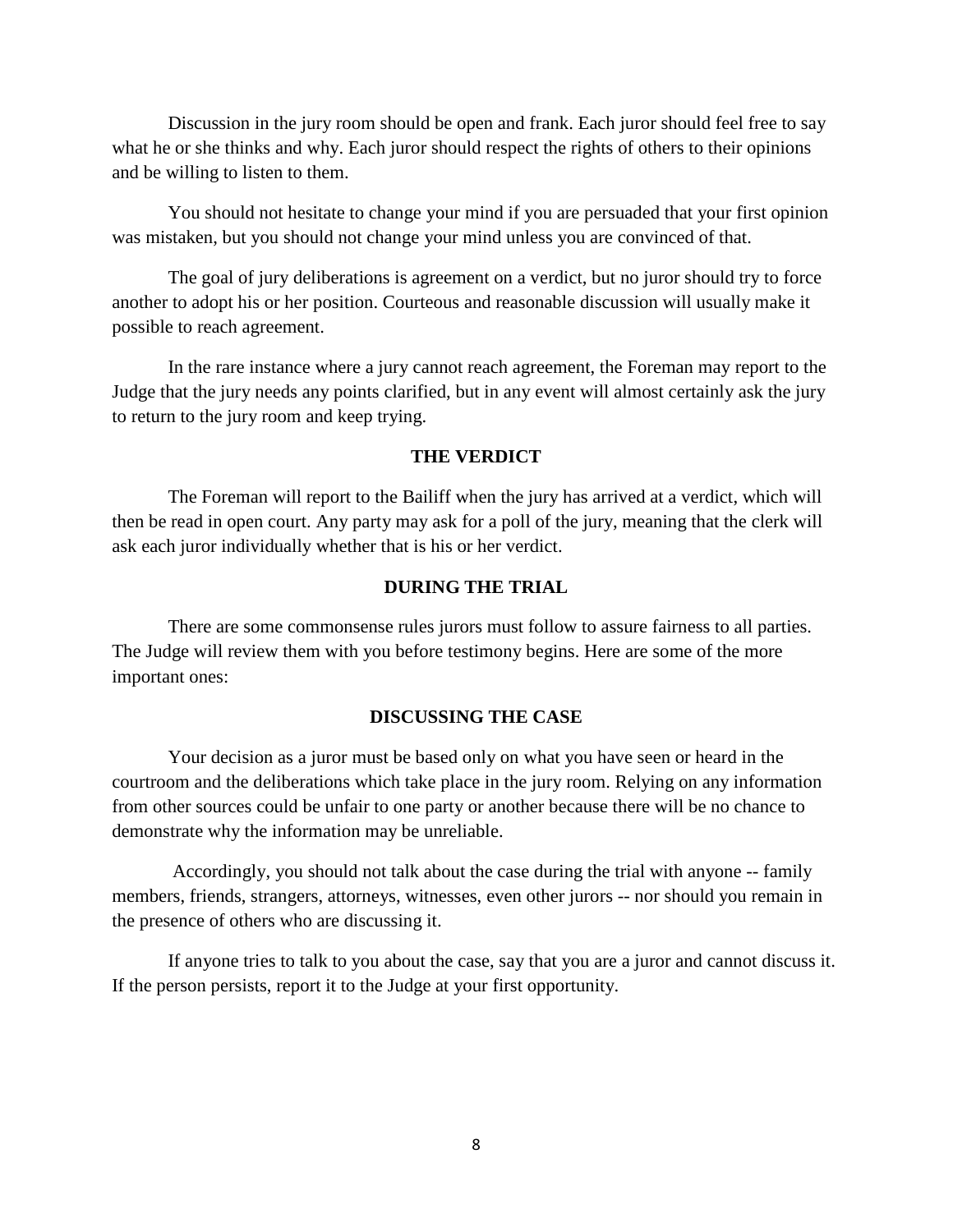#### **COMPUTER/NEWSPAPER/RADIO/TELEVISON REPORTS**

For the same reasons, you should not read, watch, or listen to news reports about the trial. However careful and conscientious reporters and editors may be, news reports about the trial will inevitably be incomplete and they could be incorrect.

#### **VISITING THE SCENE**

Don't do it. It may seem like a good idea, for instance, to go out to the corner where an accident took place and see for yourself, but it isn't. Conditions may have changed or there may be other factors that you don't know about. You could come away with an incomplete or mistaken impression of the situation and because the lawyers don't know you were there, they have no opportunity to show you the mistake.

If either party thinks that it would be helpful for the jury to inspect the scene, the Judge will send you there as a group under the court's supervision. Any independent visit by jurors could cause a mistrial, which means that the trial is cut off and the case will have to be retried.

As stated above, the purpose of a trial is to do justice by deciding a dispute between parties fairly and impartially. The value to the community of your service as a juror in that effort cannot be overstated. You can go home when your period of duty is over with a sense of an important job well done.